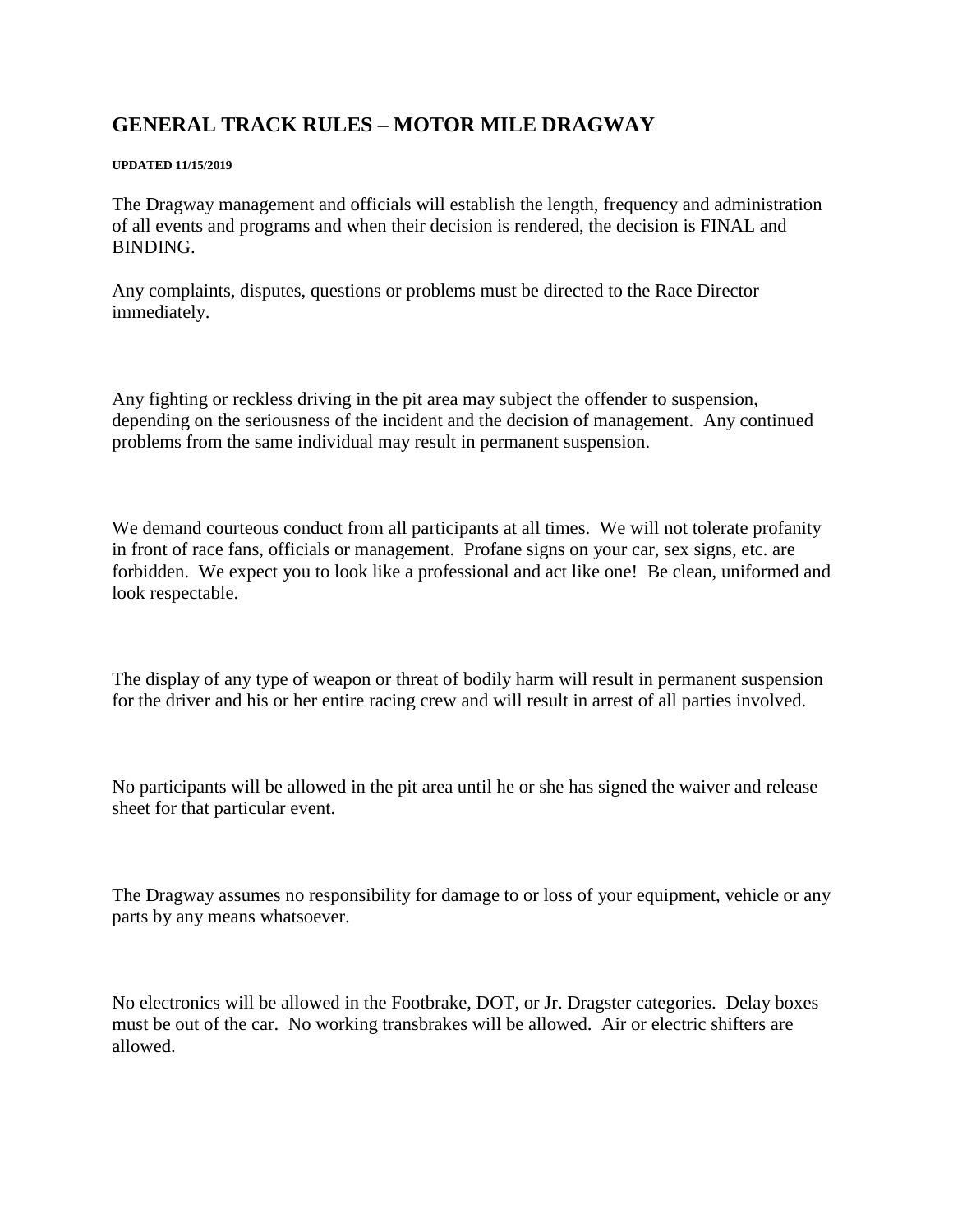In the DOT class, only street legal DOT approved tires will be permitted and exhaust must be run through the mufflers.

Any driver caught using an illegal electronic device will be disqualified from the event and will lose all points and points money for the season.

If a racer decides to run more than one class, it is up to the racer to keep up with the race program.

No two drivers may enter the same car in the same class in a points race event; unless waived for a special event.

When qualifying for a qualified field, you must qualify during scheduled qualifying runs for that event. No shake down runs after the first round.

No time runs after rounds begin.

Long pants, shirt and shoes are required in all classes, unless a fire suit is required.

Helmets and long pants are recommended in all classes and required for anyone going 8.59 or quicker and ALL Jr. Dragsters.

IHRA safety rules will be followed according to your E.T.

Dial-ins may be changed after any rain delay.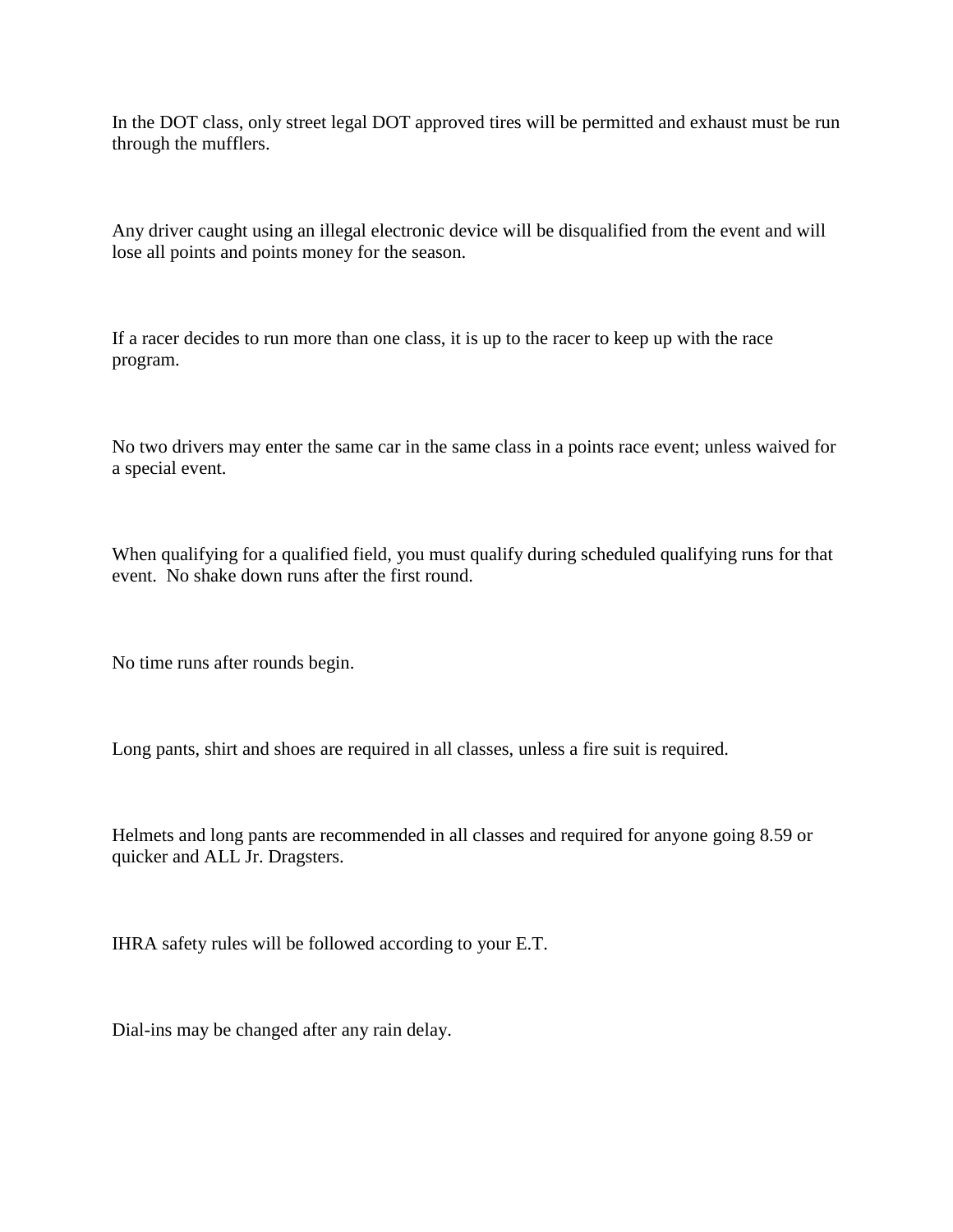Once you cross the line at the back of the staging lanes, do not change lanes or leave the lanes. Cars are not paired until staging director appoints them.

While in the staging lanes you must be ready to race.

Staging lanes will be run at the staging lane director's discretion.

In the event cars are left in only one lane, lane choice will be determined by draw of high card.

Round robin may be used at any time.

If your class is called to the staging lanes and you miss the entire round, you will not be reinstated.

Burnouts are allowed in the water box only.

All vehicles must have at least one working taillight.

All motorcycles must have a working taillight mounted behind the seat or on the wheelie bars.

All motorcycle competitors must have protective clothing according to their E.T. All motorcycle and four-wheeler competitors must have on boots, leather or Kevlar jackets and gloves. Motorcycle and four-wheeler competitors quicker than 6.99 must wear leather pants.

All purses must be collected on the night of the race; pay window closes 10 mins. after conclusion of finals.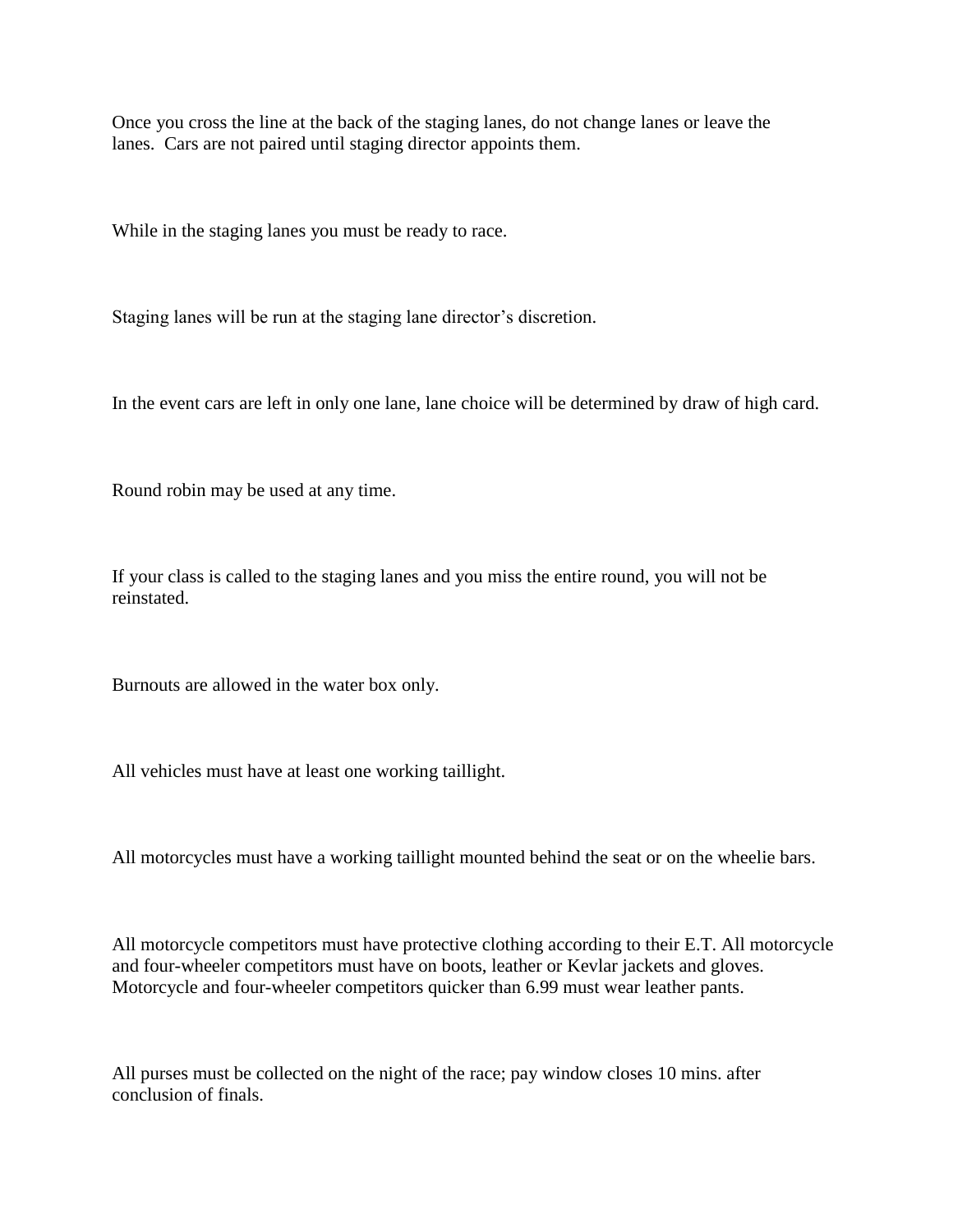Golf carts, scooters, ATVs, etc. must have a car number on them. Misuse of these vehicles could lead to disqualification.

Excessive braking could result in disqualification.

If you choose to shallow stage your vehicle and you receive a red light, it will stand as a red light. NO EXCEPTIONS.

Courtesy staging is recommended. Do not final stage your car until your opponent has prestaged. In the event of a burn down situation, when the official starter has given each driver sufficient time to stage, he will then motion both cars in. At that time, you will have 10 seconds to stage. If neither car has staged at the end of the 10 seconds, both cars will be disqualified.

Deep staging will be allowed. DEEP must be written on your back glass and windshield. (Deep staging in non-electronics classes will be run on a manual tree; all others will be run on auto start.) Final motion must be a forward motion.

Your dial must be clear and legible on the front windshield, driver's window and the rear window. The dial-in must be on your car prior to crossing the line at the front of the staging lanes. Check your dial-in box and do not stage your car until your dial-in is on the scoreboard. If your dial-in is wrong on the scoreboard, notify an official immediately. If you stage your car, you have accepted the run and the results are final.

If you red light and your competition is unable to cross the finish line, they are still the winner of the round.

If your car breaks in the staging lanes, you have five minutes or until the end of the round, whichever is greater.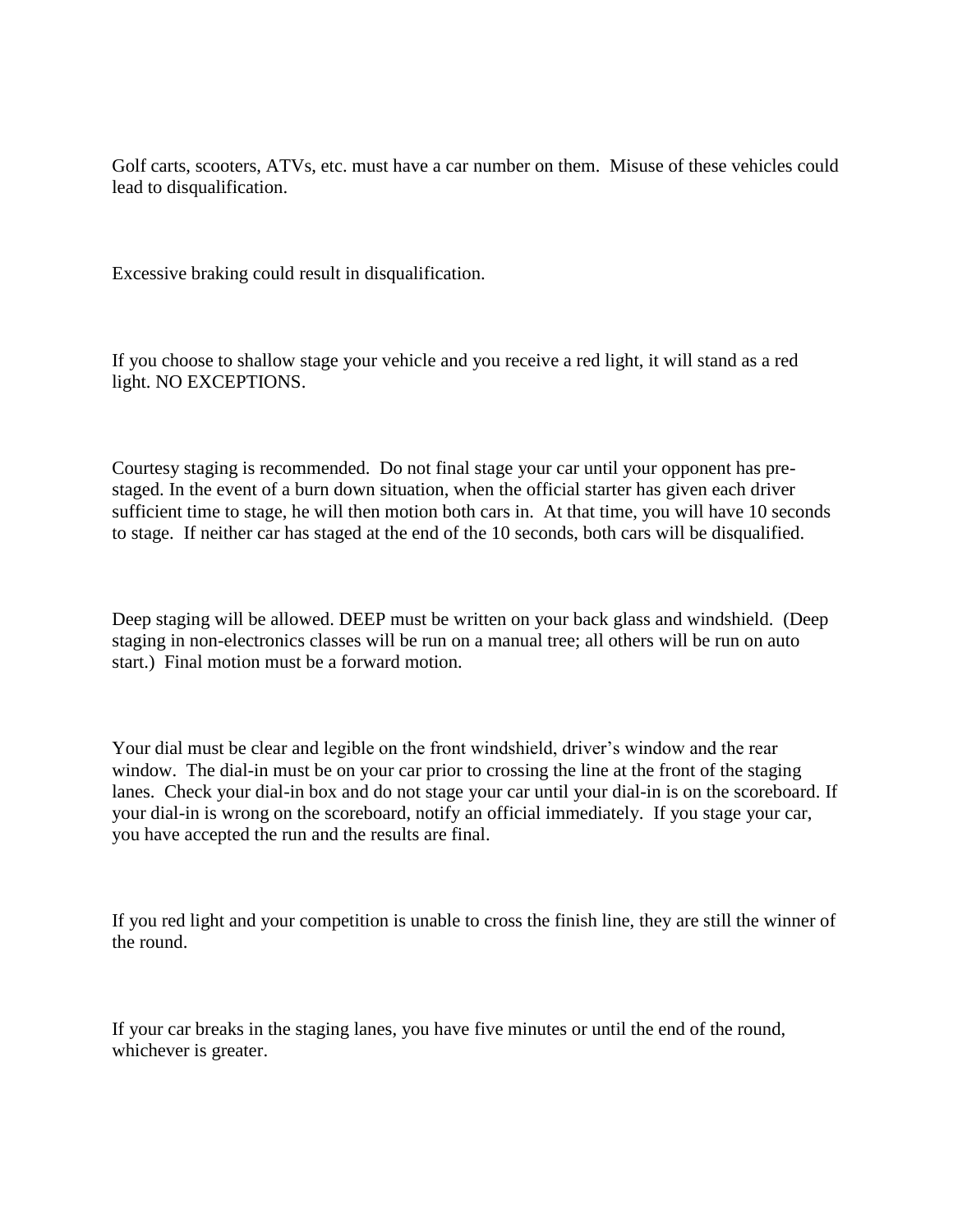The line at the front of the staging lanes is the commitment line to race. If you break after you cross the line, you then have twenty seconds to make the start before the other driver is told to stage. *This applies to bracket classes only.*

If you break before you make a pass down the track and you wish to leave, you will receive your entire entry fee back. If you break after you have made at least two passes down the track, you will receive your entry fee less spectator admission.

Lane choice goes with bye-run car. Bye- runs carry over in all classes. Heads-up classes excluded.

Bye-runs will be determined by Lucky Bucks participants, with the winner receiving the first bye-run (or lane choice in the event that there is not a bye-run that round). If no Lucky Bucks cars are left, the bye-run will go to the driver with the best reaction time from the previous round. If all cars remaining have had a bye-run, cards will be drawn to determine the next bye-run. Byeruns will carry over in all classes, for the exception of heads-up classes.

All bye-runs must take the tree, except in the case of breakage.

Buy-backs are available each week. Buy-backs are eligible for bye-runs once back in eliminations. Drivers who buy-back will receive 10 points per round won after they buyback. Buy-back drivers are eligible for round money.

Junior Dragsters must be towed or pushed to the staging lanes. Junior Dragsters must be picked up by a tow vehicle at the end of the run and towed back to the pits.

No assistance by the crew members will be allowed after the car pre-stages.

Every car will be issued a number and will receive points. Drivers will receive 10 points for each race entered and 10 round points for each round of competition won. Additionally, race winners will receive 1 point for an event win. No transferring of points from one class to another.